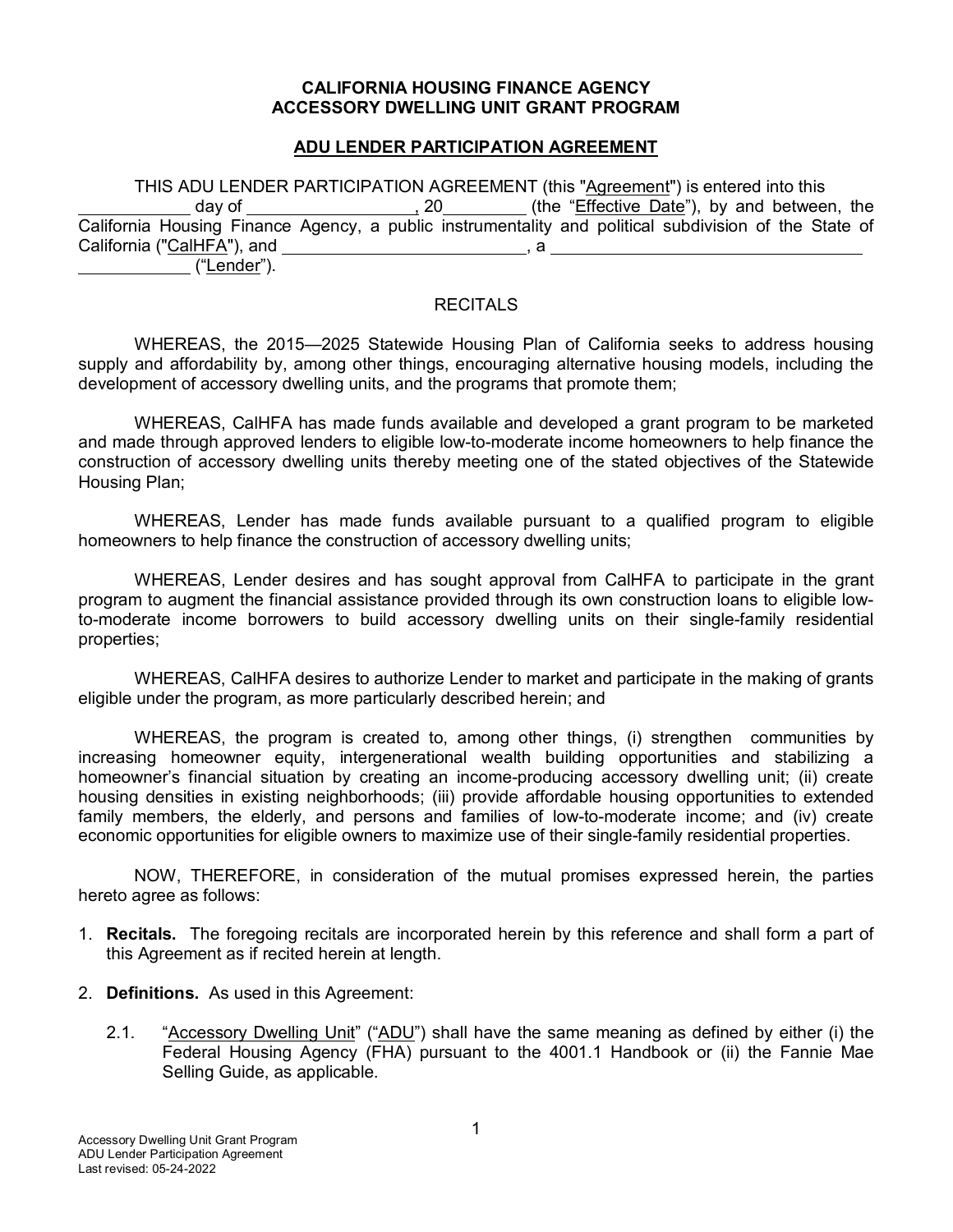- 2.2. "Application" means the information and documentation provided by Lender in a form approved by CalHFA in order to make a Grant through Lender to an Eligible Household.
- 2.3. "Construction Loan" means a loan of a specified sum of money made by a Lender with its own funds pursuant to a Qualified Lender Program to an Eligible Household to finance the construction of an ADU, evidenced by a promissory note and secured by a Construction Loan Deed of Trust on real property.
- 2.4. "Construction Loan Deed of Trust" means a written instrument creating a lien on real property to provide security for the payment of a Construction Loan to an Eligible Household for an ADU.
- 2.5. "Eligible Costs" means costs of pre-development fees and costs necessary to build and occupy an ADU, including but not limited to, non-reoccurring closing costs, architectural designs, permits, soil tests, impact fees, property survey and energy reports.
- 2.6. "Eligible Household" means the person(s) who meet the income and all other eligibility requirements pursuant to the Program Term Sheet.
- 2.7. "Eligible Household Affidavit" means an affidavit in a form approved by CalHFA, signed and acknowledged by the trustor(s) named in the Construction Loan Deed of Trust certifying that (i) the residential property upon which the ADU will be built is owner-occupied; (ii) the ADU shall meet all local zoning ordinances and building codes; and (iii) acknowledgement that they shall receive a Form 1099-G alerting them of potential income tax consequences.
- 2.8. "Grant" means an award of funds made from CalHFA to Eligible Households through Lender to finance the construction of an ADU.
- 2.9. "Lender" means the party identified in the introductory paragraph above and which has been approved by CalHFA in writing to participate in the Program.
- 2.10. "Lender Affidavit" means an affidavit in a form approved by CalHFA, signed and acknowledged by an authorized representative of Lender certifying that (i) construction of the ADU will comply with all FHA and government-sponsored enterprise guidelines (e.g., Fannie Mae) for accessory dwelling units; (ii) all required permit and/or impact fees have been paid; and (iii) Lender has verified Eligible Household's present household annual income does not exceed the current maximum income restriction established by CalHFA.
- 2.11. "Program" means the grant program developed by CalHFA with funds made available and approved by its board of directors to be marketed and made through approved entities to eligible low-to-moderate income homeowners to help finance the construction of accessory dwelling units on their single-family residential properties.
- 2.12. "Program Bulletin" means a written announcement communicated to Lender by CalHFA describing one or more changes to the Program from time-to-time.
- 2.13. "Program Term Sheet" means the terms and conditions developed by CalHFA that govern the Program and published on the CalHFA website. The Program Term Sheet is incorporated herein by reference and may be amended by CalHFA from time-to-time and will become effective and binding upon the Lender upon notice to the Lender without amending this Agreement.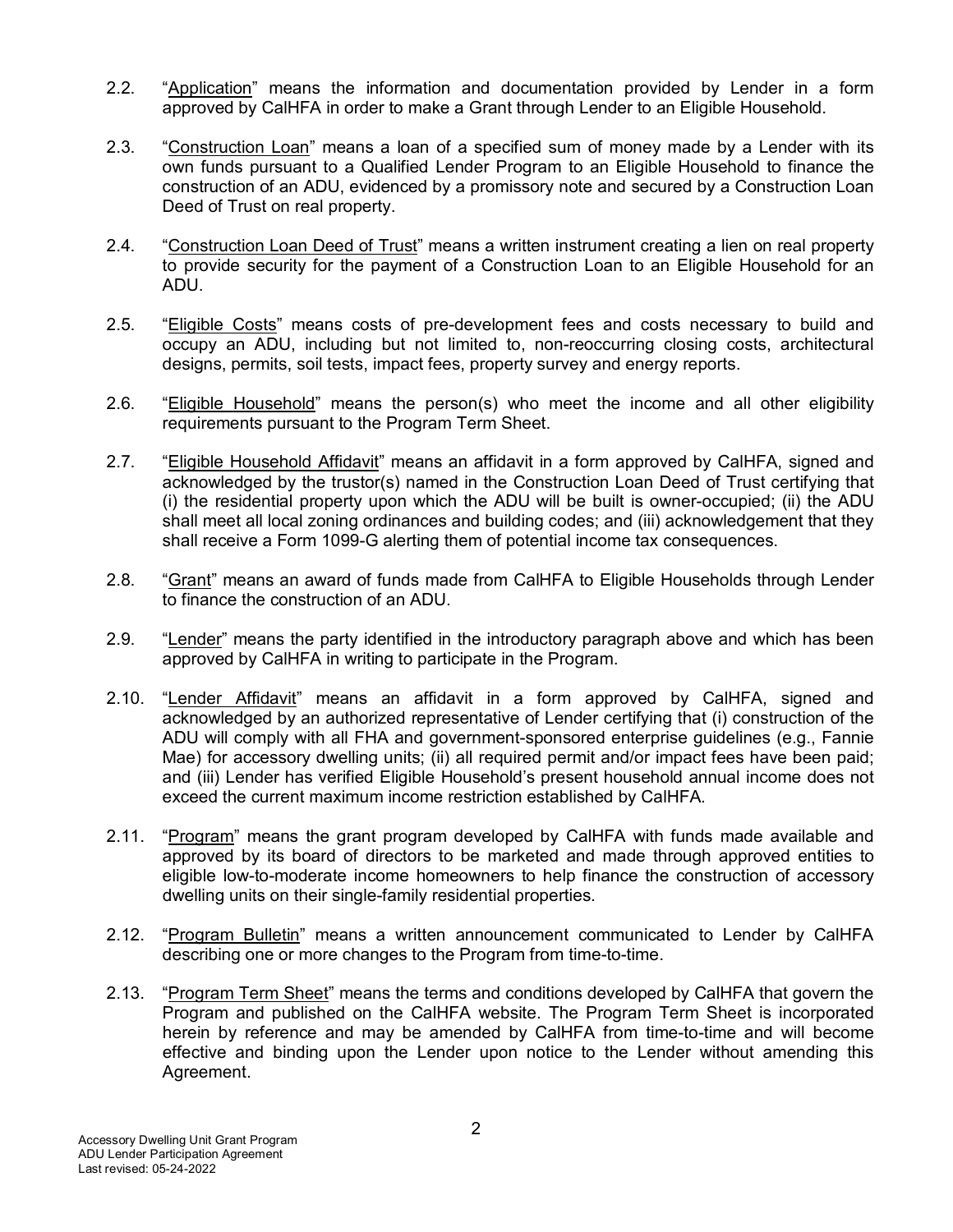- 2.14. "Qualified Lender Program" means one or more of the following programs offered to eligible homeowners to help finance the construction of accessory dwelling units on their single-family residential properties: (i) a loan program developed by a government-sponsored enterprise (e.g., Fannie Mae HomeStyle Renovation); (ii) a loan program developed by Lender with an existing Mortgage Purchase Master Agreement by and between Lender and CalHFA; or (iii) any other loan program developed by Lender that meets CalHFA's terms and conditions and approved in writing by CalHFA, in its sole and absolute discretion. Lender agrees and acknowledges that, except for any loan program under (i) or (ii) as described in the preceding sentence, the terms and conditions of a Qualified Lender Program shall not be amended without the prior written consent by CalHFA, and that any such unauthorized or nonconforming changes shall constitute a breach of this Agreement.
- 3. **Non-Exclusive Agent.** CalHFA hereby designates Lender as its non-exclusive agent for the receipt and processing of Applications for Grants under the Program.

# 4. **Grant.**

- 4.1. Subject to all of the terms, covenants, conditions, warranties and representations contained in this Agreement, CalHFA agrees to provide individual Grants to Lender and on behalf of Eligible Households of up to the maximum allowed as more particularly set forth in the Program Term Sheet. The Eligible Household is not required to repay or reimburse the Grant to CalHFA.
- 4.2. Such Grants shall be awarded on a first-come, first-served basis for so long as CalHFA makes funds available for the Program. CalHFA may discontinue the Program at any time, provided that the discontinuance shall not affect Grants already approved by CalHFA.
- 4.3. Subject to the conditions hereinafter specified, CalHFA shall deposit good and lawful monies of the United States in an amount equal to the aforesaid Grant in an escrow account established by Lender in connection with the Construction Loan for the ADU.
- 4.4. The Grant shall be used solely to reimburse an Eligible Household for Eligible Costs incurred in connection with construction of an ADU paid for, in whole or in part, with proceeds from a Construction Loan.
- 4.5. CalHFA shall issue a Form 1099-G to the Eligible Household for the calendar year in which the Grant was made.

## 5. **Conditions of the Grant.**

- 5.1. Lender shall have made a Construction Loan with its own funds pursuant to a Qualified Lender Program to construct the ADU and shall provide to CalHFA proof of funding thereof. Lender acknowledges and agrees that CalHFA will not purchase the Construction Loan, reimburse Lender for the Construction Loan or provide any sort of guarantee for Lender having made the Construction Loan to an Eligible Household.
- 5.2. ADU must meet either Fannie Mae or FHA, as applicable, ADU feature requirements.
- 5.3. ADU shall meet all local zoning ordinances for use on the subject residential single-family property.
- 5.4. Eligible Household owns and occupies the residential single-family property on which the ADU will be built.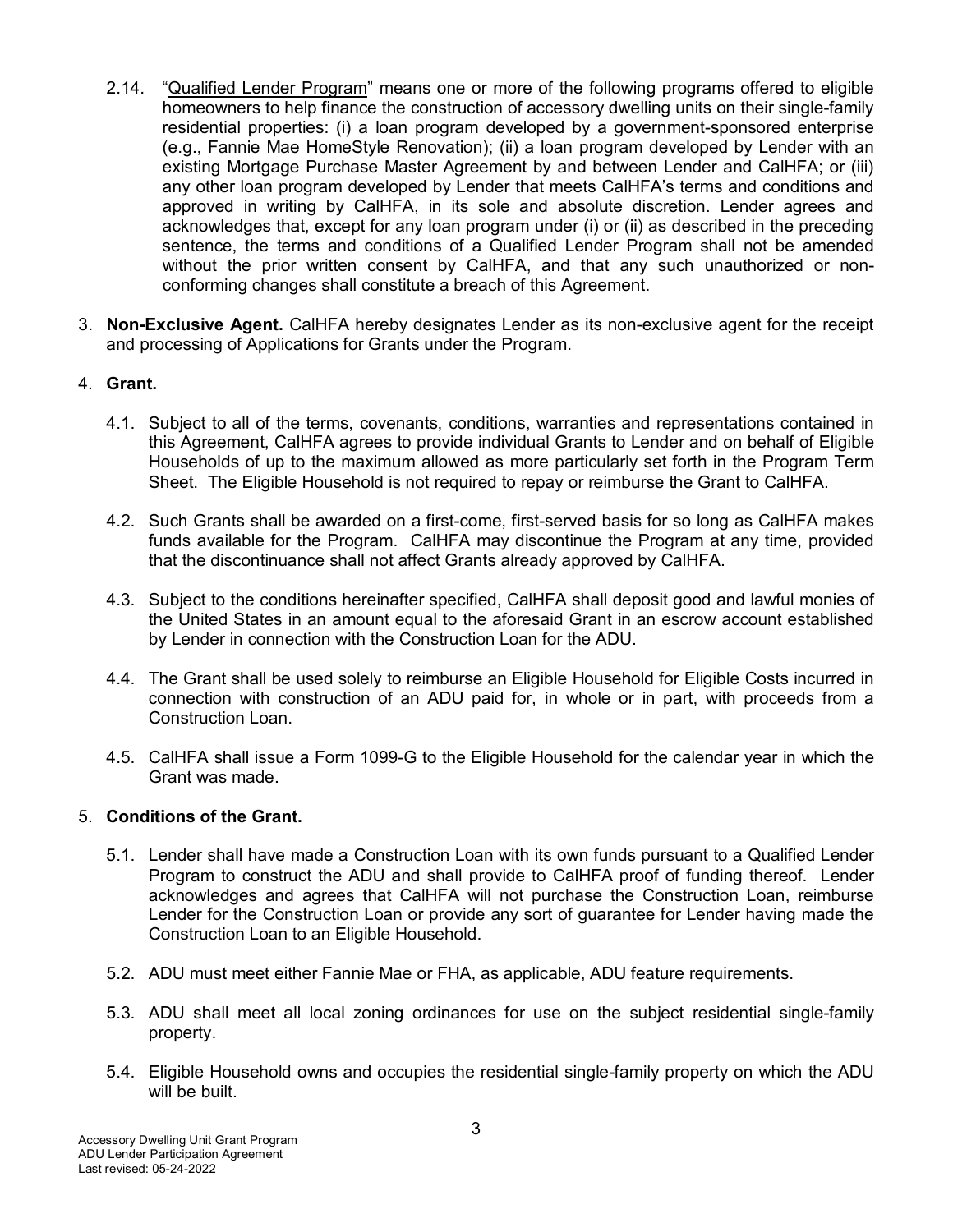- 5.5. Eligible Household's present household annual income does not exceed the current maximum income restriction established by CalHFA as a condition for the Eligible Household's receipt of the Grant.
- 5.6. Lender agrees to utilize the Grant received from CalHFA solely to reimburse the Eligible Household for Eligible Costs.
- 5.7. Lender agrees to meet and comply with all terms and conditions set forth in the Program Term Sheet.

## 6. **Submission of Application**.

- 6.1. Lender shall coordinate its Construction Loan applications with CalHFA's processes and procedures and will obtain from the prospective Eligible Household all documents and information required for the Application for (and receipt of) a Grant, including, but not limited to the following:
	- 6.1.1. Copy of the recorded Construction Loan Deed of Trust for ADU financing;
	- 6.1.2. Construction Loan disbursement information, which shall include either: (i) escrow instructions to wire Grant funds; (ii) pursuant to an executed third-party management disbursement agreement approved by CalHFA; or (iii) other similar disbursement arrangement approved in writing by CalHFA, in its sole and absolute discretion;
	- 6.1.3. Eligible Household Affidavit; and
	- 6.1.4. Lender Affidavit.
- 6.2. Lender represents and warrants that copies of all reports, certificates, approvals and other documents that are furnished by an Eligible Household to CalHFA through the Lender are correct and unaltered copies of the original documents.
- 6.3. Lender agrees and acknowledges that CalHFA may amend the required documents to complete Applications, but only by providing notice through Bulletins or other means consistent with the provisions of notice herein.
- 6.4. Lender shall submit complete Application packages to CalHFA in a timely manner.
- 7. **Certificate of Occupancy.** Upon construction completion of the ADU, Lender shall immediately provide a copy of the Certificate of Occupancy for the ADU upon receipt. Failure to perform may be cause for immediate suspension and/or termination of this Agreement.
- 8. **Employee Training.** Lender shall assign specific member(s) of its staff to the Program. Such staff members shall have e-mail addresses and internet access which allows them to access CalHFA's web site to receive update information regarding the Program. Lender represents and warrants that any member of Lender's staff that works with households or potential households under the Program are familiar with all applicable laws and regulations with regard to the Program and the documentation thereof.
- 9. **Information.** Lender shall make information regarding the Program available to potential Eligible Households. Lender shall give the Eligible Household a complete Program information package at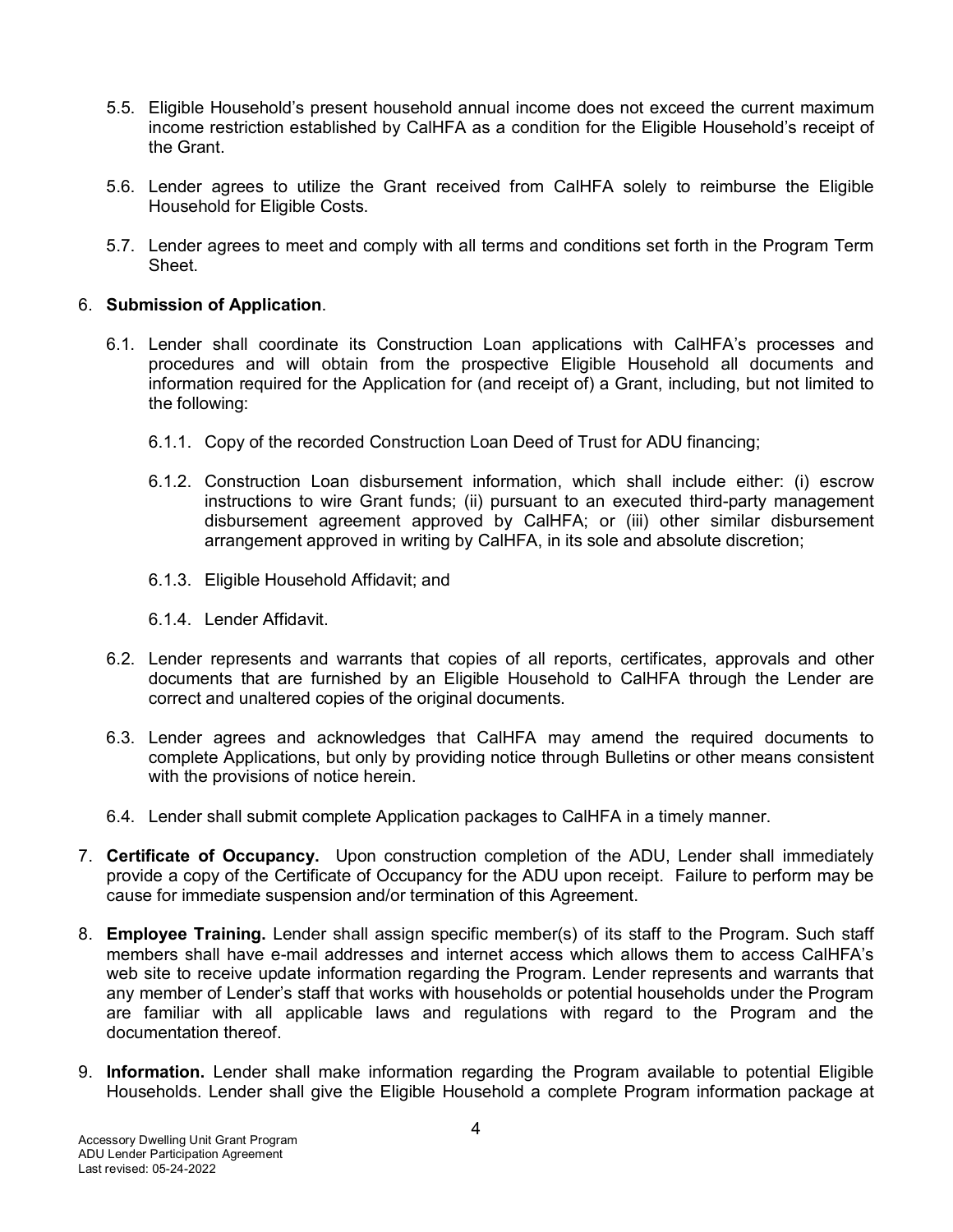the time prospective applicant applies for a construction loan. Lender shall process and review the application of any potential applicant in order to determine such person's eligibility under the Program. Lender shall use the forms approved by CalHFA and package the Grant applications in conformance with the Program Term Sheet.

- 10. **Investigation and Verification.** Lender will perform all investigations and verifications that would normally be performed for underwriting a mortgage not provided in connection with a Grant. Lender will notify the prospective applicant and CalHFA in writing of any decision to cancel processing for a Grant. Lender will conduct such reasonable investigation as is necessary to certify that the applicant has satisfied the requirements of the Program.
- 11. **Governing Law.** This Agreement shall be governed by and construed in accordance with the laws of the State of California and applicable federal law. Lender hereby agrees and consents to the exclusive jurisdiction of the courts of the State of California for all purposes regarding this Agreement and further agrees and consents that venue for any action brought hereunder shall be exclusively in the County of Sacramento.
- 12. **Information Regarding Misrepresentations.** Lender hereby agrees to forward to CalHFA any and all information Lender receives which indicates or tends to indicate that misrepresentations were made by any applicant in applying for a Grant.
- 13. **Fair Lending Requirements.** Lender shall abide by all fair housing and lending requirements and agree to uphold the quality standards of the Program.
- 14. **Term.** This Agreement shall become effective upon its execution by Lender and CalHFA. Lender's authorization to market and submit Applications for Grants under this Agreement is effective upon completion of Lender training, at Lender's cost, provided for by CalHFA related to the Program. The Agreement shall remain in effect until terminated in accordance with its terms.

## 15. **Termination.**

- 15.1. Either party may terminate this Agreement upon five (5) days written notice to the other party provided that the termination of this Agreement shall not affect Grants already approved by CalHFA.
- 15.2. CalHFA may, in its discretion, require Lender to submit and comply with annual or other periodic re-certification requirements as they may be established by CalHFA from time to time. Lender hereby agrees that its failure to comply with those re-certification requirements shall be cause for immediate termination of this Agreement.
- 15.3. In addition to the foregoing, CalHFA may immediately terminate this Agreement at any time as a result of Lender's breach of any provision of this Agreement, including Lender's breach of any of the representations and warranties contained in this Agreement.
- 16. **Records**. Lender shall allow CalHFA, on written request, to have reasonable access to and the right to inspect all records that pertain to the Program and the Grants made therefrom. The Lender shall retain a complete copy of the Grant file for at least three (3) years and maintain compliance with regulatory and legal requirements regarding document and record retention. The Lender must provide CalHFA with a copy of its records upon request.
- 17. **Audits**. Lender agrees to establish and maintain fiscal control and accounting procedures which assure that funds received pursuant to this Agreement are properly disbursed, adequately controlled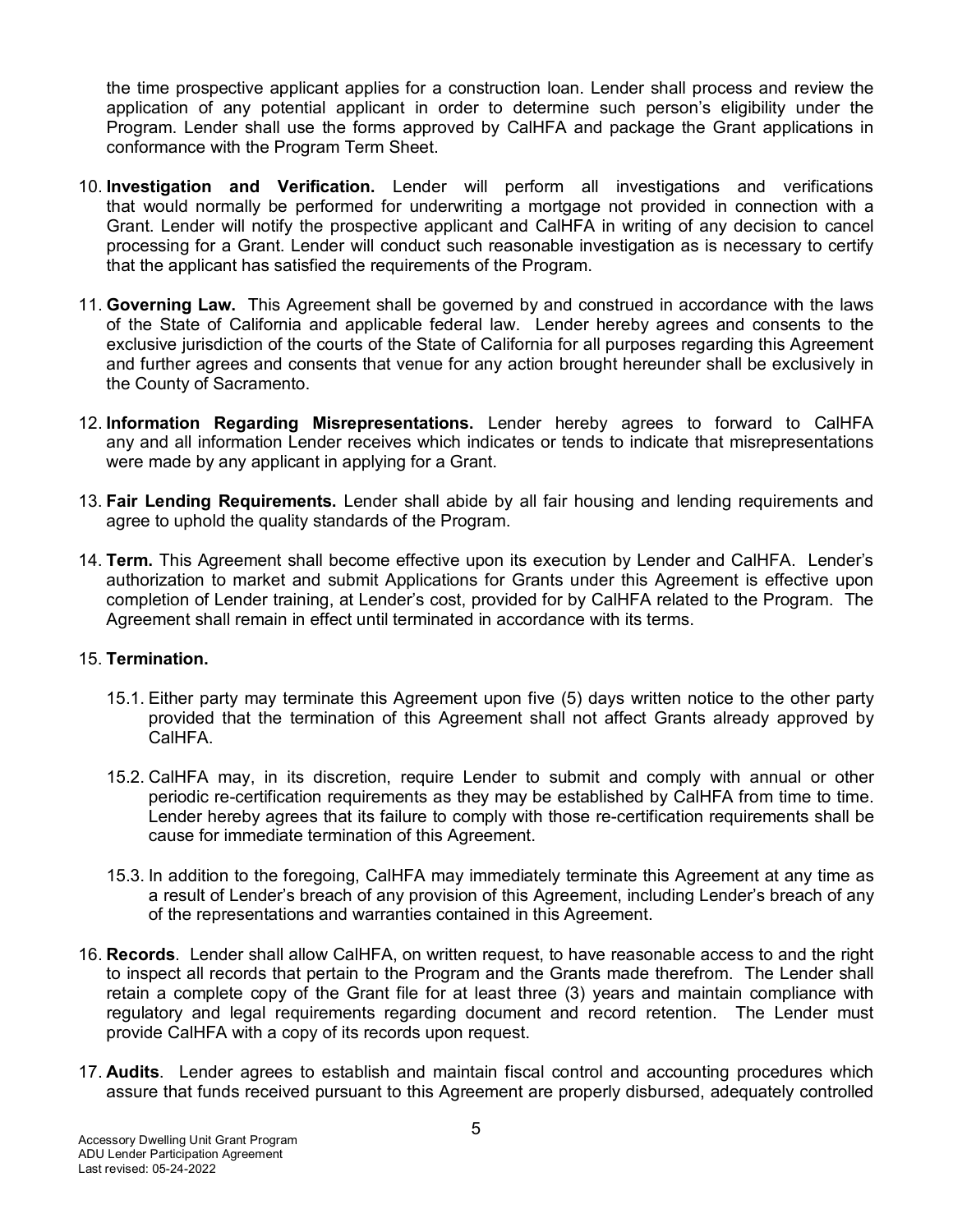and reasonably accounted for. Adequate documentation of each transaction shall be maintained to permit the determination, through an audit if requested by CalHFA, of the accuracy of the records and the allowability of expenditures payable with CalHFA funds. If the allowability of any expenditure cannot be determined, the questionable expenditure may be disallowed by CalHFA in its sole discretion. Upon demand by the CalHFA, Lender shall immediately repay CalHFA for any disallowed expenditures.

- 18. **Notices.** Unless otherwise required, all notices and requests to CalHFA and Lender pursuant to this Agreement shall be in writing and shall be deemed given or received when mailed, by certified or registered mail, postage prepaid, addressed to CalHFA at 500 Capitol Mall, Suite 1400, Sacramento, California 95814 and to the Lender at the address shown below on the signature page unless another address is designated in writing by Lender.
- 19. **Severability.** If any provision of this Agreement is deemed to be invalid or unenforceable by a court of competent jurisdiction, such provision shall be severed from the rest of this Agreement and the remaining provisions shall continue in full force and effect.
- 20. **Nonwaiver of CalHFA's Rights.** No right, remedy, or power of CalHFA in this Agreement shall be deemed to have been waived by any act or conduct on the part of CalHFA or by any failure to exercise or delay in exercising any right, remedy, or power. Every such right, remedy or power of CalHFA shall continue in full force and effect until specifically waived or released by an instrument in writing executed by CalHFA.
- 21. **Entire Agreement.** This Agreement, including any attachments, contains the entire understanding between the parties hereto concerning the subject matter contained herein. There are no representations, agreements, arrangements or understandings, oral or written, between the parties hereto, relating to the subject matter of this Agreement, which are not fully expressed and/or referred to herein.
- 22. **Interpretation of the Agreement.** The provisions contained in this Agreement shall not be construed in favor of or against either party but shall be construed as if both parties contributed equally to its preparation. This Agreement shall be construed in accordance with the laws of the State of California.
- 23. **Indemnification.** Lender shall indemnify and hold CalHFA harmless against any and all expenses, fees, losses, damages, penalties, fines, forfeitures, reasonable legal fees and related costs that CalHFA may incur as a result of any failure on the part of Lender to comply with this Agreement. Lender expressly recognizes that representations and warranties made by Lender that are not true shall constitute a breach of this Agreement.
- 24. **Assignment.** Lender shall not assign its rights nor delegate its duties under this Agreement without the prior written consent of CalHFA. Any attempted assignment or delegation in violation of this section shall be void. CalHFA shall have full right and authority to assign all or a part of its rights and delegate all or a part of its duties under this Agreement without Lender consent.
- 25. **Signature Authority.** All individuals signing this Agreement for a party which is a corporation, partnership, limited liability company or other legal entity, or signing under a power of attorney, or as a trustee, guardian, conservator, or in any other legal capacity, covenant to the CalHFA that they have the necessary capacity and authority to act for, sign and bind the respective entity or principal on whose behalf they are signing.